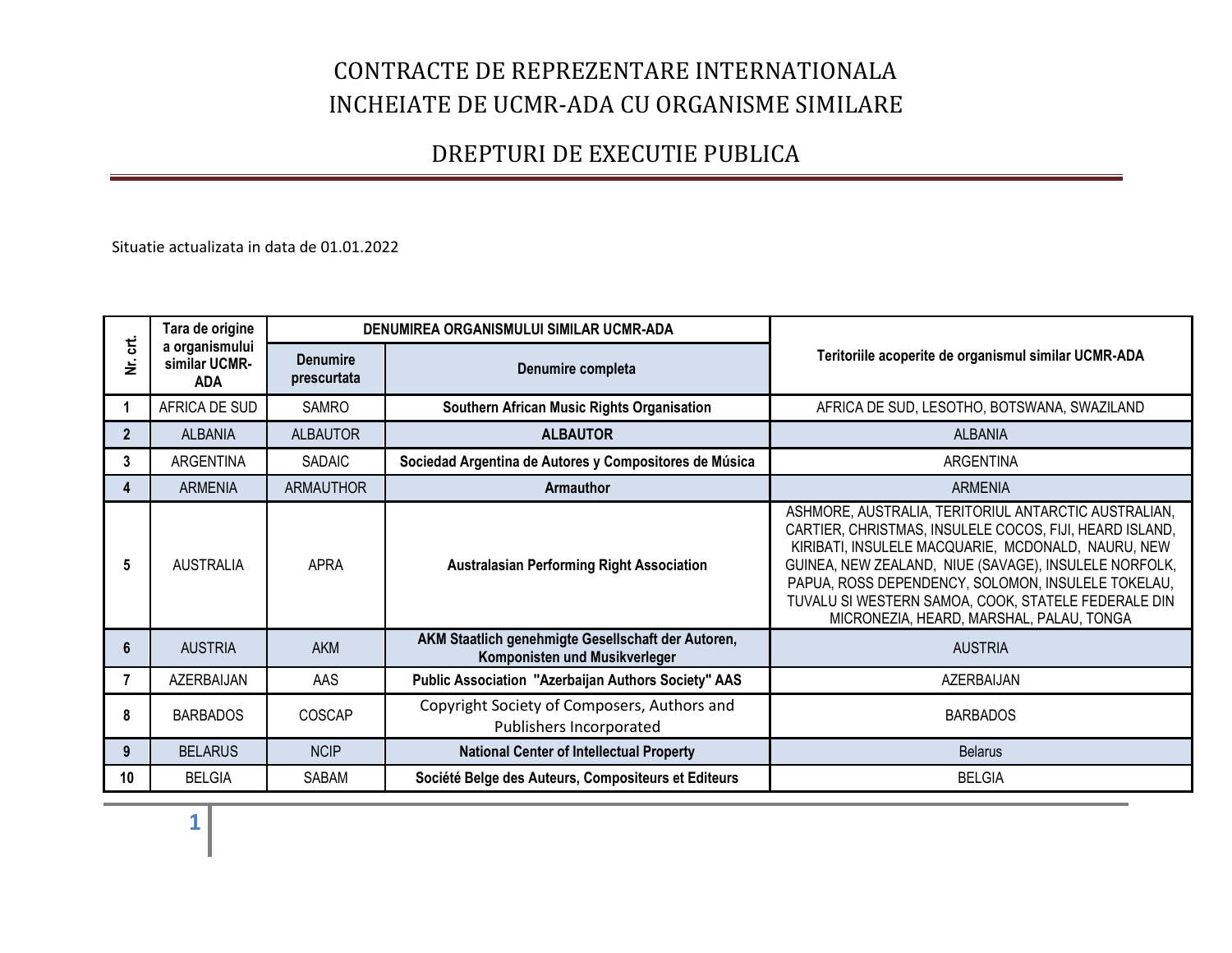|    |                                         |                   | (SABAM)                                                                                                                                         |                        |
|----|-----------------------------------------|-------------------|-------------------------------------------------------------------------------------------------------------------------------------------------|------------------------|
| 11 | <b>BOSNIA AND</b><br><b>HERZEGOVINA</b> | <b>AMUS</b>       | ASSOCIATION OF COMPOSERS AND MUSICAL CREATORS                                                                                                   | BOSNIA AND HERZEGOVINA |
| 12 | <b>BOSNIA-</b><br><b>HERTEGOVINA</b>    | SINE QUA NON      | <b>Sine Qua Non</b>                                                                                                                             | BOSNIA-HERTEGOVINA     |
| 13 | <b>BRAZILIA</b>                         | <b>UBC</b>        | União Brasileira de Compositores                                                                                                                | <b>BRAZILIA</b>        |
| 14 | <b>BRAZILIA</b>                         | <b>ABRAMUS</b>    | Associação Brasileira de Música e Artes                                                                                                         | <b>UNILATERAL</b>      |
| 15 | <b>BRAZILIA</b>                         | <b>SBACEM</b>     | Sociedade Brasileira Musica de Autores Compositores e<br><b>Ecritores de Musica</b>                                                             | UNILATERAL             |
| 16 | <b>BRAZILIA</b>                         | <b>ASSIM</b>      | ASSIM - Associação de Intérpretes e Músicos                                                                                                     | <b>BRAZILIA</b>        |
| 17 | <b>BRAZILIA</b>                         | <b>AMAR</b>       | Associacio de Musicos, Arranjadores e Regentes -<br>Sociedade Musical Brasileira                                                                | UNILATERAL             |
| 18 | <b>BRAZILIA</b>                         | <b>SOCINPRO</b>   | The Sociedade de Administracao e Protecao de Direitos<br><b>Intelectuais</b>                                                                    | <b>UNILATERAL</b>      |
| 19 | <b>BRAZILIA</b>                         | <b>ADDAF</b>      | ADDAF - Associação Defensora de Direitos Autorais                                                                                               | UNILATERAL             |
| 20 | <b>BRAZILIA</b>                         | <b>SICAM</b>      | Sociedade Independente de Compositores e Autores<br><b>Musicais</b>                                                                             | <b>UNILATERAL</b>      |
| 21 | <b>BULGARIA</b>                         | <b>MUSICAUTOR</b> | MUSICAUTOR, Bulgarian society of composers and Authors<br>for Performing and Mechanical Rights                                                  | <b>BULGARIA</b>        |
| 22 | <b>CANADA</b>                           | <b>SOCAN</b>      | Society of Composers, Authors and Music Publishers of<br>Canada - Societe Canadienne des Auteurs, Compositeurs et<br><b>Editeurs de Musique</b> | CANADA                 |
| 23 | <b>CEHIA</b>                            | <b>OSA</b>        | OSA (Ochranny, svaz autorsky pro prava k dilum hudebnim)                                                                                        | <b>CEHIA</b>           |
| 24 | <b>CHILE</b>                            | <b>SCD</b>        | Sociedad Chilena de Autores e Intérpretes Musicales                                                                                             | <b>CHILE</b>           |
| 25 | <b>CHINA</b>                            | <b>MCSC</b>       | <b>Music Copyright Society of China</b>                                                                                                         | <b>CHINA</b>           |
| 26 | CHINA - HONG                            | <b>CASH</b>       | The Composers and Authors Society of Hong Kong Limited                                                                                          | <b>HONG KONG</b>       |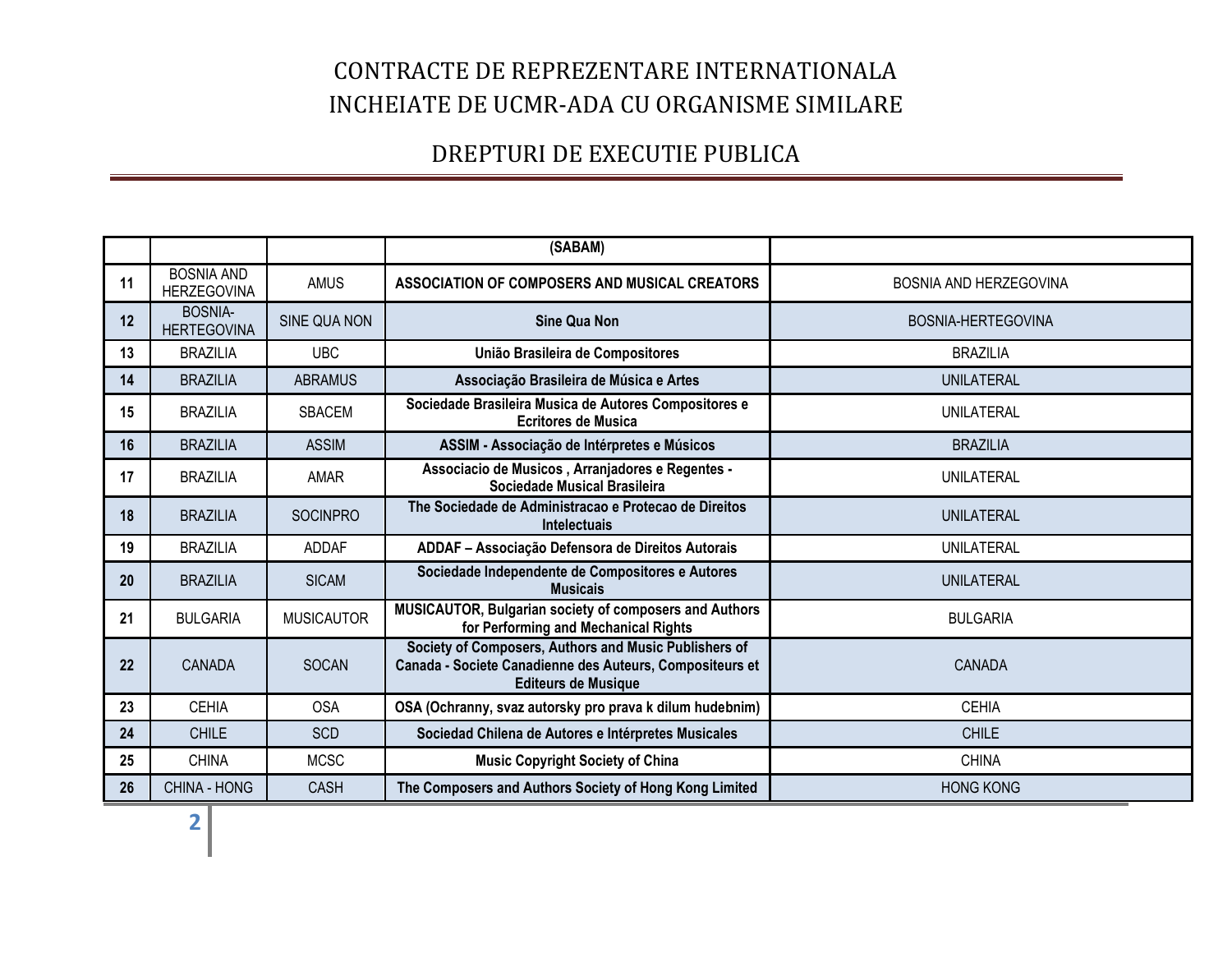|    | <b>KONG</b>       |                 | (CASH)                                                                                  |                                                                                                                                                                                                                                                                                                                                                                                                             |
|----|-------------------|-----------------|-----------------------------------------------------------------------------------------|-------------------------------------------------------------------------------------------------------------------------------------------------------------------------------------------------------------------------------------------------------------------------------------------------------------------------------------------------------------------------------------------------------------|
| 27 | <b>COLUMBIA</b>   | <b>SAYCO</b>    | Sociedad de Autores y Conrpositores de Colombia                                         | <b>COLUMBIA</b>                                                                                                                                                                                                                                                                                                                                                                                             |
| 28 | COREA DE SUD      | <b>KOMCA</b>    | The Korea Music Copyright Association (KOMCA)                                           | <b>KOREA DE SUD</b>                                                                                                                                                                                                                                                                                                                                                                                         |
| 29 | <b>COSTA RICA</b> | <b>ACAM</b>     | Asociación de Compositores y Autores Musicales de Costa<br><b>Rica</b>                  | <b>COSTA RICA</b>                                                                                                                                                                                                                                                                                                                                                                                           |
| 30 | <b>CROATIA</b>    | <b>HDS-ZAMP</b> | <b>Croatian Composers' Society</b>                                                      | <b>CROATIA</b>                                                                                                                                                                                                                                                                                                                                                                                              |
| 31 | <b>CUBA</b>       | <b>ACDAM</b>    | Agencia Cubana de Derecho de Autor Musical (ACDAM)                                      | Cuba                                                                                                                                                                                                                                                                                                                                                                                                        |
| 32 | <b>DANEMARCA</b>  | <b>KODA</b>     | <b>KODA</b>                                                                             | DANEMARCA, INSULELE FAROE SI GROENLANDA                                                                                                                                                                                                                                                                                                                                                                     |
| 33 | <b>ECUADOR</b>    | SAYCE           | Sociedad de Autores del Ecuador                                                         | Ecuador                                                                                                                                                                                                                                                                                                                                                                                                     |
| 34 | <b>ELVETIA</b>    | <b>SUISA</b>    | <b>Swiss Cooperative Society of Music Authors and Publishers</b>                        | ELVETIA, LICHTENSTEIN                                                                                                                                                                                                                                                                                                                                                                                       |
| 35 | <b>ESTONIA</b>    | EAU             | <b>Eesti Autorite Uhing</b>                                                             | <b>ESTONIA</b>                                                                                                                                                                                                                                                                                                                                                                                              |
| 36 | <b>FILIPINE</b>   | <b>FILSCAP</b>  | The Filipino Society of Composers, Authors and Publishers,<br>Inc. (FILSCAP)            | Filipine                                                                                                                                                                                                                                                                                                                                                                                                    |
| 37 | <b>FINLANDA</b>   | <b>TEOSTO</b>   | Saveltajain Tekijanoikeustoimisto Teosto r.y                                            | <b>FINLANDA</b>                                                                                                                                                                                                                                                                                                                                                                                             |
| 38 | <b>FRANTA</b>     | <b>SACEM</b>    | Société des auteurs, compositeurs et éditeurs de musique                                | FRANTA, MARTINIQUE, GUADELOUPE, GUAYANA, RÉUNION,<br>MAYOTTE, POLINEZIA, NOUA CALEDONIE, , SAINT-PIERRE,<br>MIQUELON, TERITORII AUSTRALIENE SI ANTARCTICE<br>FRANCEZE, WALLIS SI FUTUNA, LUXEMBUG, MONACO, BENIN,<br>BURKINA, CAMERUN, CONGO, COASTA DE FILDES, DJIBOUTI,<br>EGIPT, GABON, GAMBIA, GUINEEA, LIBAN, MADAGASCAR, MALI,<br>MAROC, MAURITANIA, NIGER, SENEGAL, TCHAD, TUNISIA,<br>TURCIA, ZAIR. |
| 39 | <b>GEORGIA</b>    | SAS             | <b>Georgian Authors Society</b>                                                         | <b>GEORGIA</b>                                                                                                                                                                                                                                                                                                                                                                                              |
| 40 | <b>GERMANIA</b>   | <b>GEMA</b>     | The Gesellschft Fur Musikalische Auff0hrungs und<br>MechanischeVervielfdiltigungsrechte | <b>GERMANIA</b>                                                                                                                                                                                                                                                                                                                                                                                             |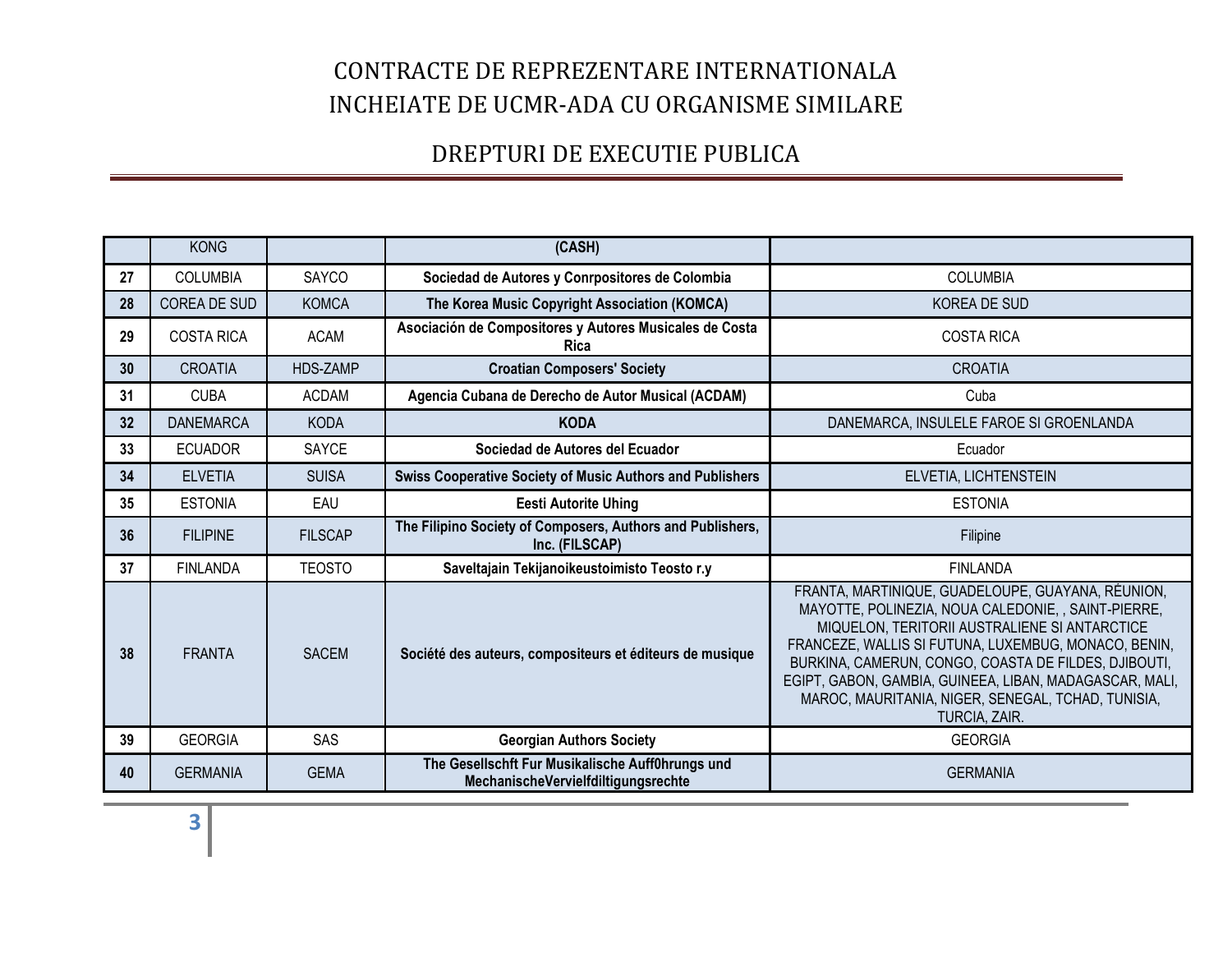| 41 | <b>GRECIA</b>    | <b>AUTODIA</b> | <b>AUTODIA</b>                                                                                                       | <b>GRECIA</b>               |
|----|------------------|----------------|----------------------------------------------------------------------------------------------------------------------|-----------------------------|
| 42 | <b>GUATEMALA</b> | <b>AEI</b>     | Asociación de Autores,. Editores e Intérpretes de<br>Guatemala. Sociedad de Gestión Colectiva de Derecho de<br>Autor | <b>GUATEMALA</b>            |
| 43 | <b>INDONEZIA</b> | <b>WAMI</b>    | PERKUMPULAN WAHANA MUSIK INDONESIA                                                                                   | <b>INDONEZIA</b>            |
| 44 | <b>INDIA</b>     | <b>IPRS</b>    | The Indian Performing Right Society Limited                                                                          | <b>INDIA</b>                |
| 45 | <b>IRLANDA</b>   | <b>IMRO</b>    | The Irish Music Rights Organisation                                                                                  | <b>IRLANDA</b>              |
| 46 | <b>ISLANDA</b>   | <b>STEF</b>    | <b>STEF Composers Rights Society of Iceland</b>                                                                      | <b>ISLANDA</b>              |
| 47 | <b>ISRAEL</b>    | <b>ACUM</b>    | <b>ACUM Ltd.</b>                                                                                                     | <b>ISRAEL</b>               |
| 48 | <b>ITALIA</b>    | <b>SIAE</b>    | Società Italiana degli Autori ed Editori                                                                             | ITALIA, VATICAN, SAN MARINO |
| 49 | Jamaica          | <b>JACAP</b>   | Jamaica Association of Composers, Authors and<br>Publishers Ltd                                                      | Jamaica                     |
| 50 | <b>JAPONIA</b>   | <b>JASRAC</b>  | Japanese Society for Rights of Authors, Composers and<br><b>Publishers</b>                                           | <b>JAPONIA</b>              |
| 51 | <b>KAZAHSTAN</b> | <b>KAZAK</b>   | Kazakhstan authors' society                                                                                          | <b>KAZAHSTAN</b>            |
| 52 | <b>LETONIA</b>   | AKKA/LAA       | The Copyright and Communication Consulting<br><b>Agemcy/Latvian Authors Association</b>                              | <b>LETONIA</b>              |
| 53 | LITUANIA         | <b>LATGA</b>   | <b>Agency of Lithuanian Copyright Protection Association</b><br>(LATGA-A)                                            | <b>LITUANIA</b>             |
| 54 | <b>MACEDONIA</b> | SOCOM-ZAMP     | <b>Composers Association of Macedonia</b>                                                                            | <b>MACEDONIA</b>            |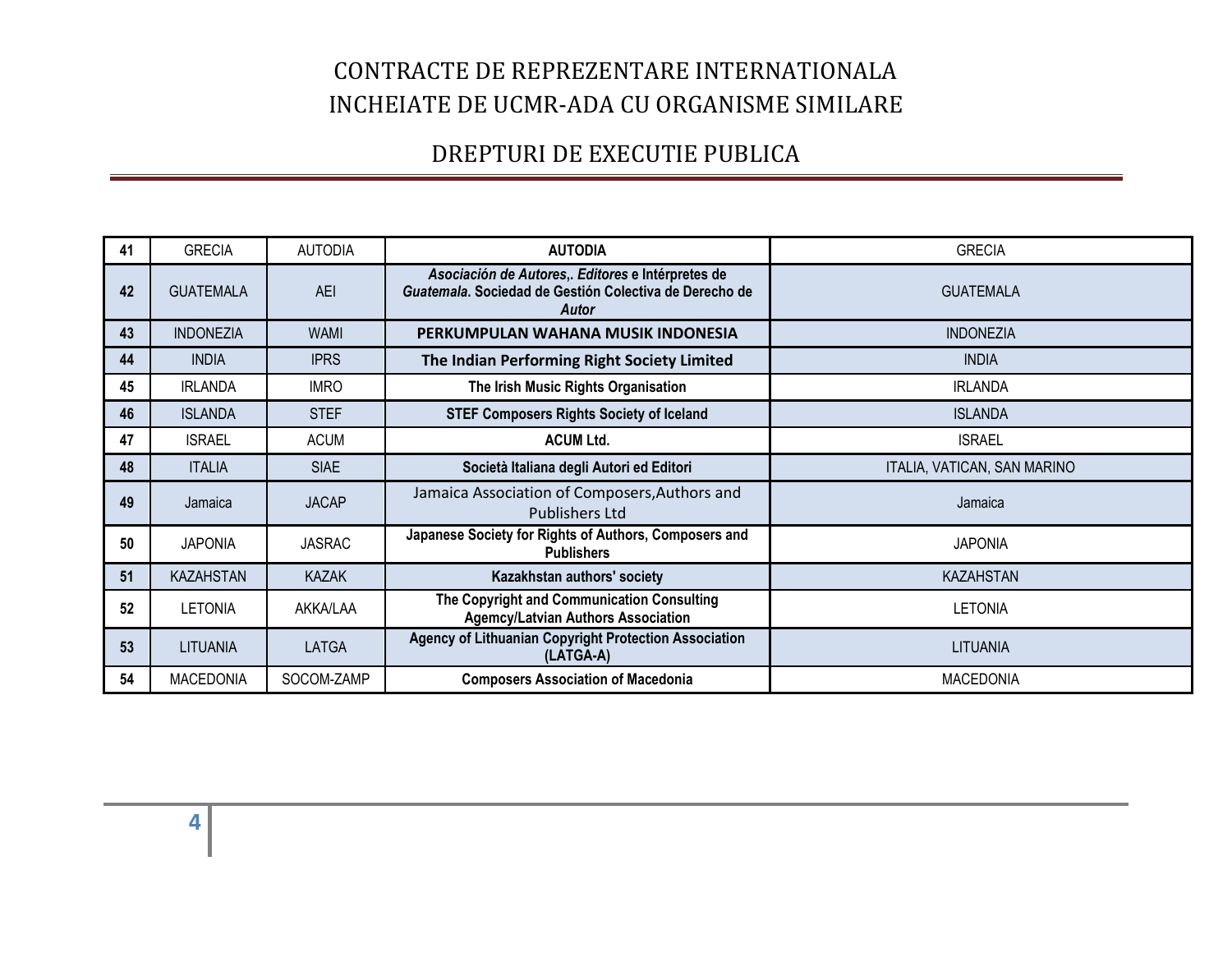| 55 | <b>MAREA</b><br><b>BRITANIE</b> | <b>PRS</b>    | <b>PRS for Music Limited</b>                                                       | ANGUILLA, ANTIGUA SI BARBUDA, ASCENSION, BAHAMAS,<br>BANGLADESH, BARBADOS, BELIZE, BERMUDA, TERITORIUL<br>ARCTIC BRITANIC, TERITORIUL OCEANULUI INDIAN BRITANIC,<br>INSULELE VIRGINE, BRUNEI, INSULELE CAYMAN, CIPRU, DIEGO<br>GARCIA, DOMINICA, FALKLAND, GHANA, GIBRALTAR, GRENADA,<br>GUYANA, INDIA, JAMAICA, KENYA, MALAWI, MALAEZIA, MALTA,<br>INSULA MAN, MONTSERAT, NIGERIA, PAKISTAN, INSULELE<br>PITCAIRN, ST. HELENA, ST. KITTS SI NEVIS, ST. LUCIA, ST.<br>VINCENT SI GRENADINES, SEYCHELLES, SIERRA LEONE,<br>SINGAPORE, SOUTH GEORGIA, SOUTH SANDWICH, SRI LANKA,<br>TANZANIA, TONGA, TRINIDAD & TOBAGO, TRISTAN DA CUNHA,<br>INSULELE TURKS SI CAICOS, UGANDA, MAREA BRITANIE,<br>ZAMBIA, ZIMBABWE |
|----|---------------------------------|---------------|------------------------------------------------------------------------------------|------------------------------------------------------------------------------------------------------------------------------------------------------------------------------------------------------------------------------------------------------------------------------------------------------------------------------------------------------------------------------------------------------------------------------------------------------------------------------------------------------------------------------------------------------------------------------------------------------------------------------------------------------------------------------------------------------------------|
| 56 | <b>MAURITIUS</b>                | MASA          | 'Mauritius Society of Authors' (MASA)                                              | <b>MAURITIUS</b>                                                                                                                                                                                                                                                                                                                                                                                                                                                                                                                                                                                                                                                                                                 |
| 57 | <b>MEXIC</b>                    | <b>SACM</b>   | Sociedad Argentina de Autores y Compositores de Música<br>(SADAIC)                 | <b>MEXIC</b>                                                                                                                                                                                                                                                                                                                                                                                                                                                                                                                                                                                                                                                                                                     |
| 58 | <b>MOLDOVA</b>                  | AN COPYRIGHT  | Asociația Națională "Copyright" (AN "COPYRIGHT")                                   | <b>MOLDOVA</b>                                                                                                                                                                                                                                                                                                                                                                                                                                                                                                                                                                                                                                                                                                   |
| 59 | <b>MUNTENEGRO</b>               | PAM CG        | Organization for Collective Management of Music Authors'<br><b>Rights - PAM CG</b> | <b>MUNTENEGRO</b>                                                                                                                                                                                                                                                                                                                                                                                                                                                                                                                                                                                                                                                                                                |
| 60 | <b>NORVEGIA</b>                 | <b>TONO</b>   | <b>TONO</b>                                                                        | <b>NORVEGIA</b>                                                                                                                                                                                                                                                                                                                                                                                                                                                                                                                                                                                                                                                                                                  |
| 61 | <b>OLANDA</b>                   | <b>BUMA</b>   | <b>Vereniging BUMA</b>                                                             | OLANDA, ANTILELE OLANDEZE                                                                                                                                                                                                                                                                                                                                                                                                                                                                                                                                                                                                                                                                                        |
| 62 | <b>PANAMA</b>                   | <b>SPAC</b>   | Sociedad Panameña de Autores y Compositores                                        | <b>PANAMA</b>                                                                                                                                                                                                                                                                                                                                                                                                                                                                                                                                                                                                                                                                                                    |
| 63 | <b>PERU</b>                     | <b>APDAYC</b> | APDAYC-Asociacion Peruana de Autores y Compositores                                | PERU                                                                                                                                                                                                                                                                                                                                                                                                                                                                                                                                                                                                                                                                                                             |
| 64 | <b>POLONIA</b>                  | <b>ZAIKS</b>  | <b>Polish Society of Authors and Composers (ZAIKS)</b>                             | <b>POLONIA</b>                                                                                                                                                                                                                                                                                                                                                                                                                                                                                                                                                                                                                                                                                                   |
| 65 | <b>PORTUGALIA</b>               | <b>SPA</b>    | Sociedade Portuguesa de Autores                                                    | PORTUGALIA                                                                                                                                                                                                                                                                                                                                                                                                                                                                                                                                                                                                                                                                                                       |